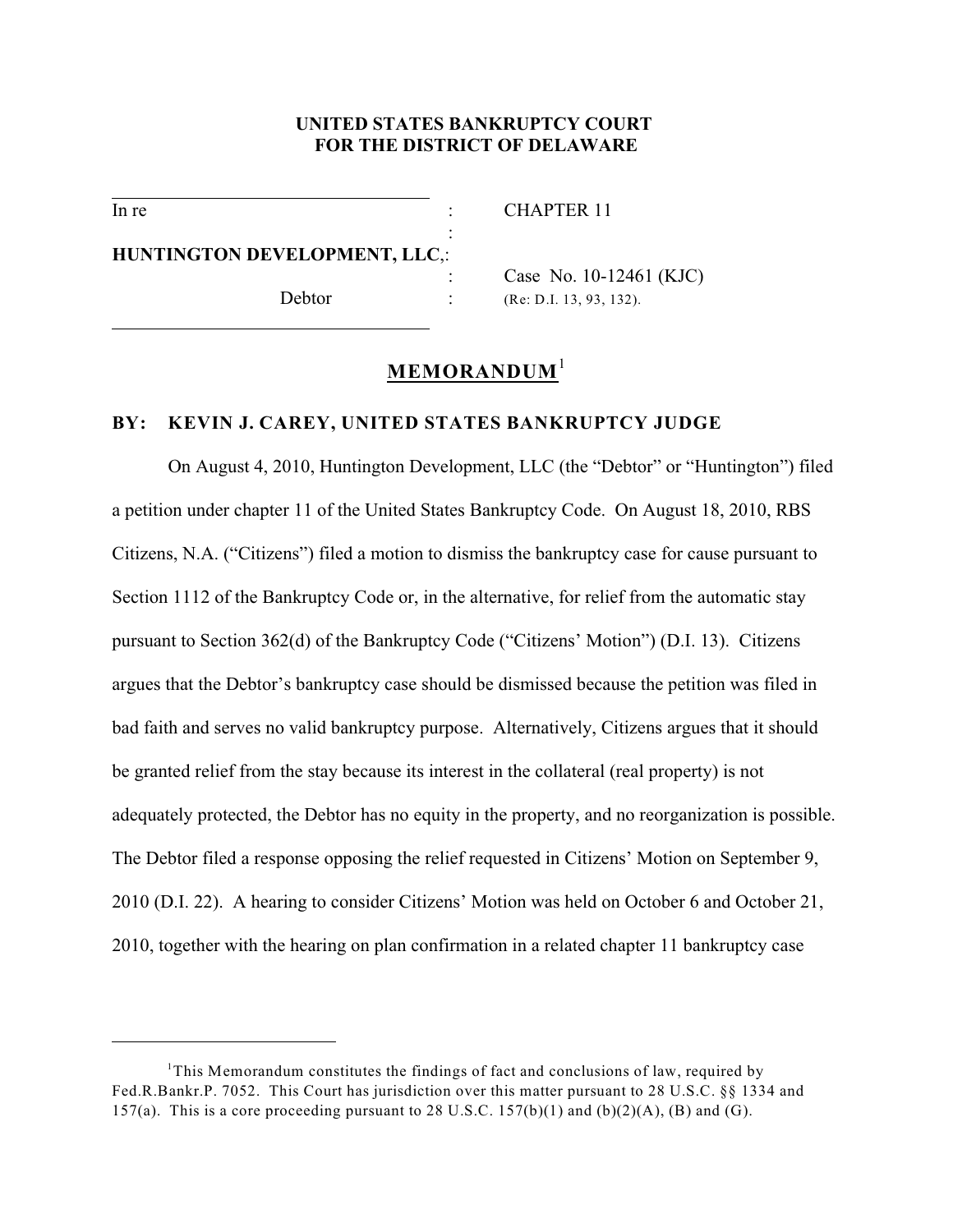filed by All Land Investments, LLC ("All Land") (Bankruptcy Case No. 09-13790).<sup>2</sup>

On February 23, 2011, the Debtor filed an objection to the claim filed by Citizens (the "Claim Objection") (D.I. 93). Citizens filed a response to the Claim Objection on April 26, 2011 (D.I. 111). The Debtor filed a reply in support of the Claim Objection on May 4, 2011 (D.I.

115). A hearing on the Claim Objection was held on May 9, 2011.

On January 13, 2012, Citizens filed the "Motion to Allow the Admission of Additional Evidence with Respect to the Motion of RBS Citizens to Dismiss the Bankruptcy Case for Cause or, in the Alternative, for Relief from the Automatic Stay"(the "Motion for Additional Evidence") (D.I. 132). The Debtor filed an objection to the Motion for Additional Evidence on February 7, 2012 (D.I. 135) and a hearing on the Motion for Additional Evidence was held on February 14, 2012.

The following matters are currently before the Court for consideration: (i) Citizens' Motion; (ii) the Claim Objection, and (iii) the Motion for Additional Evidence. For the reasons set forth herein, Citizens' Motion will be granted. The Claim Objection will be dismissed and the Motion for Additional Evidence will be denied.

#### **FACTS**

## The Guaranty and Suretyship Agreement and Actions after Default.

On May 30, 2006, All Land executed and delivered a Mortgage Note in favor of Citizens evidencing All Land's obligation to repay a loan in the original principal amount of \$4,850,000.00 (the "All Land Note"). (Citizens Ex. 2). All Land's obligations under the All

<sup>&</sup>lt;sup>2</sup>The transcripts of the October 6 and 21, 2010 hearing are filed in the All Land bankruptcy case at docket nos. 171 and 172. The transcripts shall be cited herein as "Tr. 10/6" or "Tr. 10/21."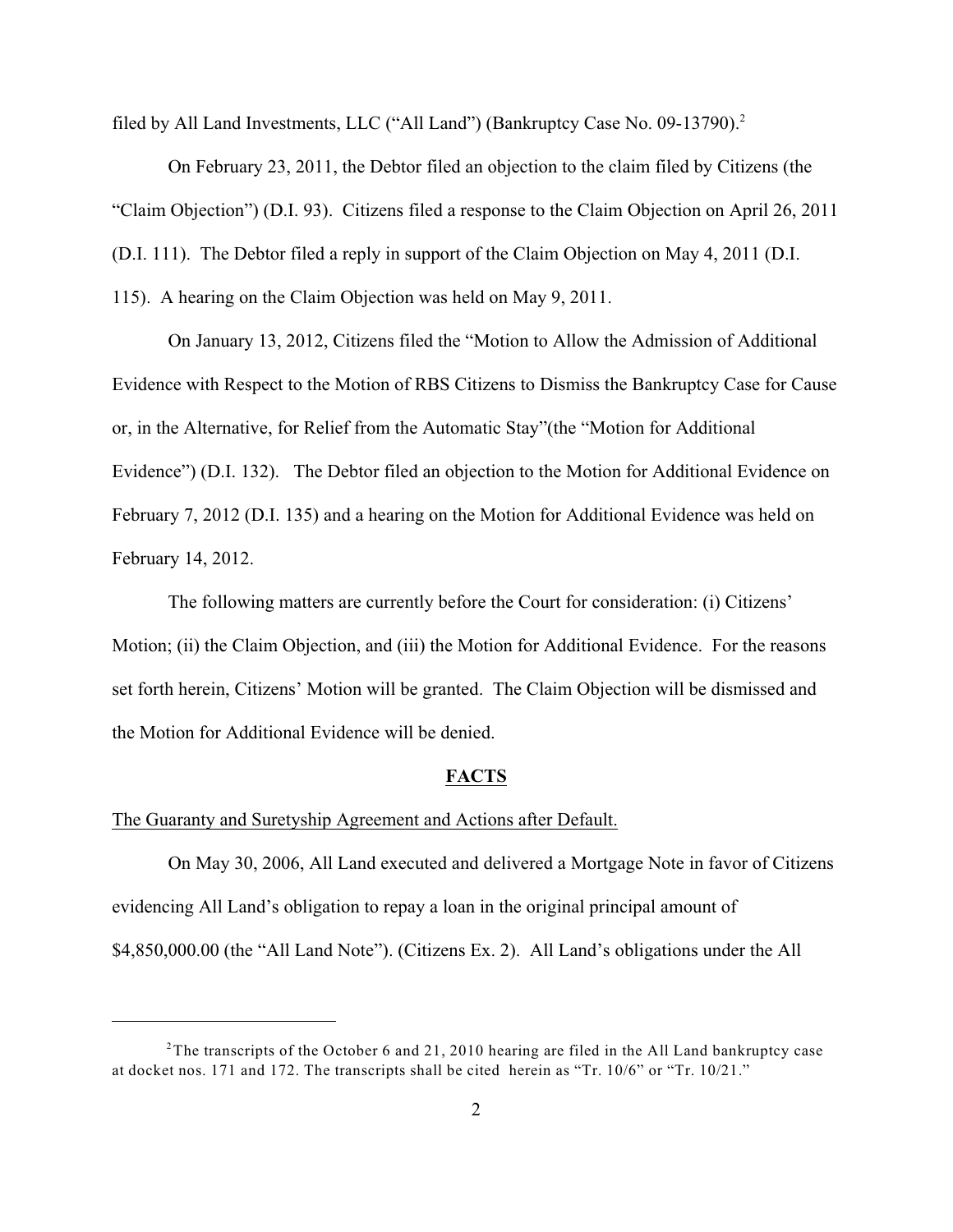Land Note are secured by a first priority mortgage on certain real property owned by All Land, known as the Old Country Farm Subdivision, located in Clayton, Kent County, Delaware. (Citizens Ex. 13).

Contemporaneously with the execution of the All Land Note and related loan documents, the Debtor executed a Guaranty and Suretyship Agreement in favor of Citizens (the "Guaranty"). (Citizens Ex. 3, Tr. 10/21 at 46:7 - 21). To secure its obligations under the Guaranty and to provide additional security for the All Land Note, the Debtor granted Citizens a mortgage lien on real property located on Wheatley's Pond Road, in Kent County, Delaware, known as the Huntington Mills Subdivision (the "Huntington Property"). (Citizens Ex. 1, Tr. 10/21 at 45:18- 23).

Both All Land and the Debtor defaulted on the obligations under the All Land Note and Guaranty prior to March 2009. (Tr. 10/21 at 54:5 - 12). The Debtor consented to entry of a judgment against it and in favor of Citizens in the amount of \$3,086,975.70 in the Superior Court for the State of Delaware in and for Kent County (the "Superior Court"), which judgment was recorded with the Kent County Recorder of Deeds on July 27, 2009 at Book RE, Volume 5073, Page 20, and was docketed in the Superior Court on June 23, 2009 as Judgment No. 09J-05-129 RBY. (Citizens Ex. 7, Tr. 10/21 at 54:18 - 55:8). All Land filed a petition for relief under chapter 11 of the United States Bankruptcy Code on October 29, 2009.

Thereafter, Citizens commenced a scire facias sur mortgage action in the Superior Court against the Debtor (the "Foreclosure Proceeding"). On April 13, 2010, the Superior Court granted Citizens' motion for summary judgment against the Debtor. (Citizens Ex. 8). The Debtor appealed the order granting summary judgment, but voluntarily withdrew the appeal on

3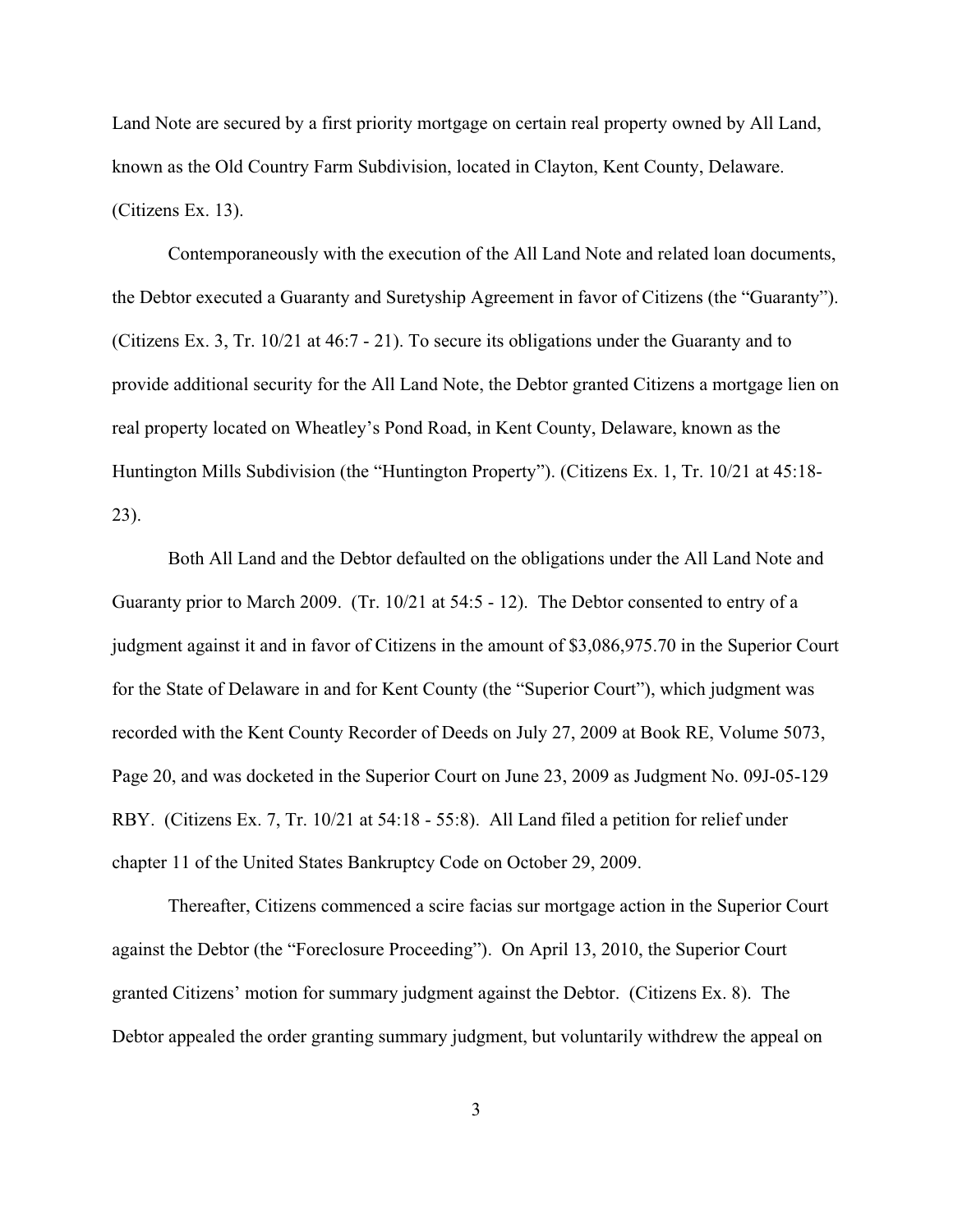June 30, 2010. (*Id.*, Tr. 10/21 at 55:17 - 23). A sheriff's sale of the Huntington Property was scheduled for August 5, 2010, but the sale was stayed by the Debtor's bankruptcy filing on August 4, 2010. (Tr. 10/21 at 55:24 - 56:7).

The Debtor's Schedules filed in this chapter 11 case listed its assets as the Huntington Property, which was valued at \$2.2 million, and a bank account with \$616.78. (Citizens Ex. 19, Sch. A and B). Further, the Debtor's Schedules listed one secured creditor, Citizens, with a claim in the amount of \$3,086,975.70, and four unsecured creditors, with the following claim amounts: Zeccola Builders, Inc. (\$398,634.34), Lawrence A. Zeccola, Sr. (\$19,882.09), Parente Beard, LLC, (\$2,850.00), and Gary M. Anderson, LLC (\$1,500.00). (Citizens Ex. 19, Sch. D and F).

The Debtor filed a chapter 11 plan of reorganization and Disclosure Statement on November 22, 2010 (D.I. 57, 58).<sup>3</sup> The Debtor filed an amended plan of reorganization and amended disclosure statement on January 28, 2011 (D.I. 79, 80). The Debtor's amended plan requires the Debtor to obtain a credit facility from an "Exit Financer" to fund the cost of construction of houses on one or more of the building lots on the Huntington Property. The commitment from the proposed Exit Financer attached as Exhibit 2.2 to the Amended Disclosure Statement expired on March 30, 2011. (*Id.*).

 $3$ I take judicial notice that the Debtor filed a plan of reorganization after the hearings on October 6 and 21, 2010. Federal Rule of Evidence 201 authorizes a court to take judicial notice of an adjudicative fact that is "not subject to reasonable dispute in that it is either (1) generally known within the territorial jurisdiction of the trial court or (2) capable of accurate and ready determination by resort to sources whose accuracy cannot reasonably be questioned." Fed.R.Evid. 201(b).The Third Circuit Court of Appeals has decided that a court may take judicial notice of an adjudicative fact under Federal Rule of Evidence 201 that is not subject to reasonable dispute "as long as it is not unfair to a party to do so and does not undermine the trial court's fact finding authority." *In re Indian Palms Assoc.*, 61 F.3d 197, 205 (3d Cir. 1995).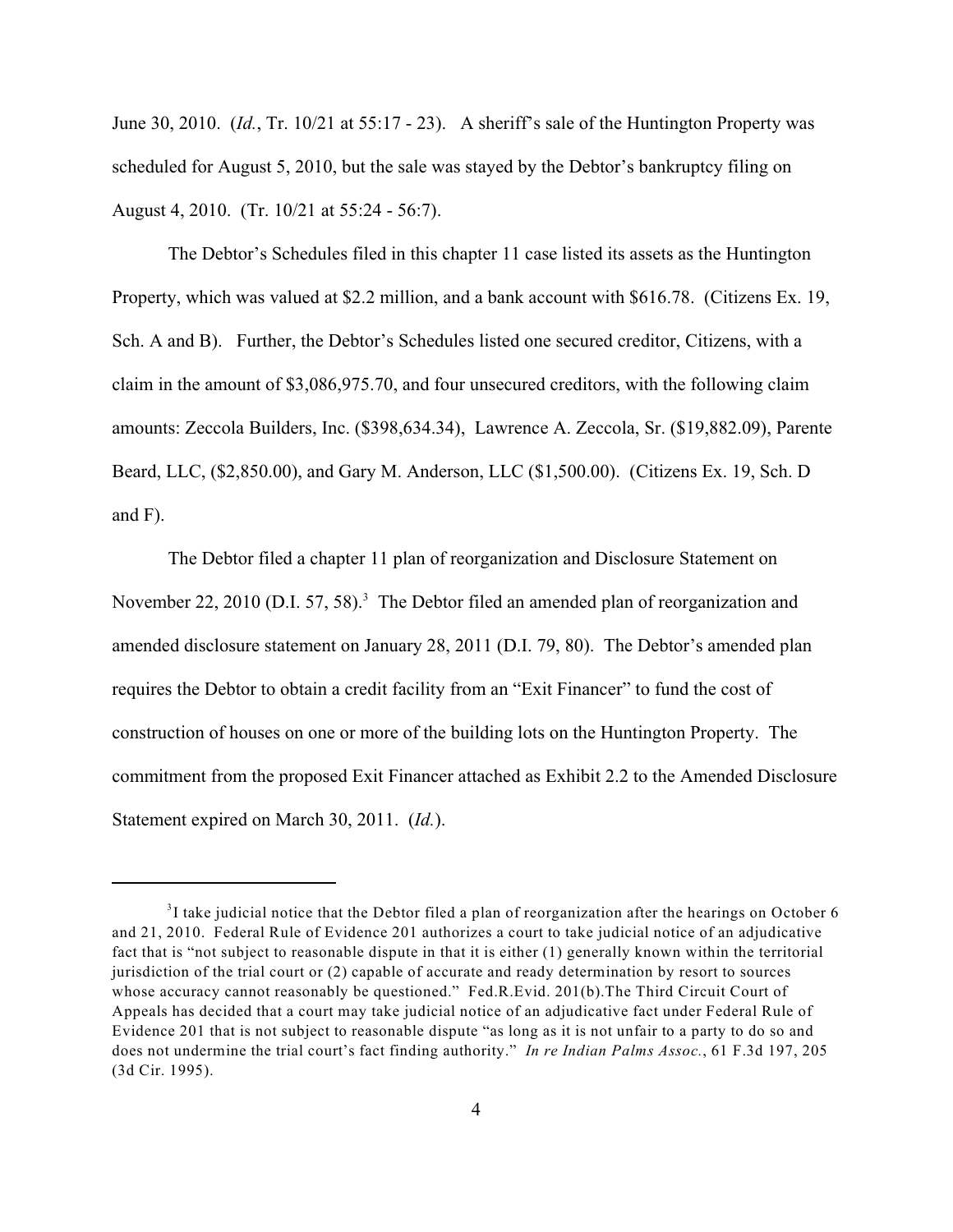#### **DISCUSSION**

Consideration of the Huntington Property's value is central to a decision on the outstanding Citizens' Motion and Claim Objection. The Debtor's Motion for Additional Evidence seeks to supplement the record on valuation; therefore the Motion for Additional Evidence will be addressed first.

#### 1. The Motion for Additional Evidence

Citizens recently filed the Motion for Additional Evidence seeking Court permission to submit an updated appraisal of the Huntington Property, which it claims will demonstrate that the property has significantly decreased in value since the Mignogna Report was prepared. The Debtor objected to the Motion, arguing that reopening the record at this time would cause undue prejudice to, and a place a substantial burden upon, the Debtor. The Debtor argues that granting the Motion for Additional Evidence would be an unnecessary expenditure of estate and judicial resources.

Whether the record should be reopened to allow a party to submit additional evidence is within the discretion of the trial court. *Zenith Radio Corp. v. Hazeltine Research, Inc.*, 401 U.S. 321, 331-32, 91 S.Ct. 795, 802-03, 28 L.Ed.2d 77 (1971). In deciding whether to reopen a case, the court should consider (i) the burden, if any, on the parties and their witnesses, (ii) whether undue prejudice may result if the relief is not granted, and (iii) concerns about judicial economy. *Rochez Bros., Inc. v. Rhoades*, 527 F.2d 891, 894 n.6 (3d Cir. 1975). *See also Joy Tech., Inc. v. Flakt, Inc.*, 901 F.Supp. 180, 181 (D.Del. 1995) quoting 6A James Wm. Moore et al., *Moore's Federal Practice*, §59.04[13] (2d ed. 1995) ("The trial court should consider the motion to reopen 'in light of all the surrounding circumstances and either grant or deny it in the interest of

5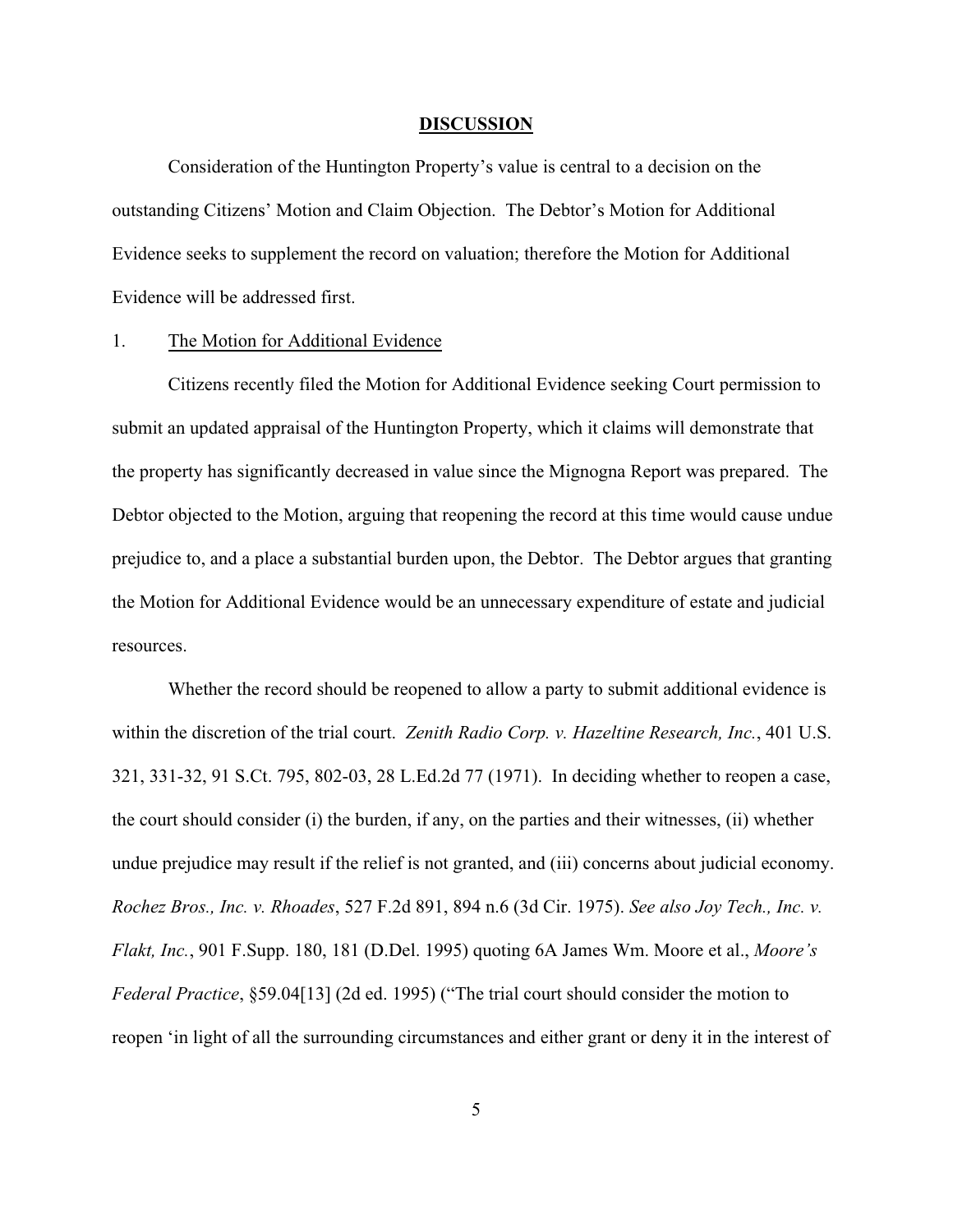fairness and substantial justice.'")

It is not appropriate to reopen the record in this case for additional appraisal information. The record has been closed for quite some time and the estate should not be required to bear the costs of procuring additional expert testimony on valuation. More importantly, denying the Motion for Additional Evidence will not prejudice Citizens. Citizens' proposed new evidence would reinforce the record already made by providing cumulative evidence of the depressed value of the Collateral, and would not alter my decision in this matter. This matter is ripe for adjudication and there is no benefit to expend additional judicial resources or estate resources to supplement the record. The Motion for Additional Evidence will be denied.

## 2. Value of the Huntington Property

At the hearing on October 6 and 21, 2010, the Debtor and Citizens presented expert testimony regarding the value of the Huntington Property. The Huntington Property is part of the Huntington Mills Subdivision ("Huntington Mills") - - a 199 lot, single-family residential subdivision located on Wheatleys Pond Road in Clayton, Delaware (Citizens Ex. 16 (the "Mignogna Report") at 2, Debtor Ex. 1 (the "Quinn Report") at 3). The Huntington Property consists of the remaining inventory of 32 improved building lots in Huntington Mills, one of which is improved with a 3 bedroom, 2.5 bath spec dwelling that is used as a model unit and sales office. (Mignogna Report at 2).

Citizens' expert, Michael J. Acquaro-Mignogna ("Mignogna"), appraised the Huntington Property using two methods: a sales comparison/cost approach, resulting in a value of \$1,670,000, and a development approach, resulting in a value of \$1,680,000. (Mignogna Report at 102-03).

6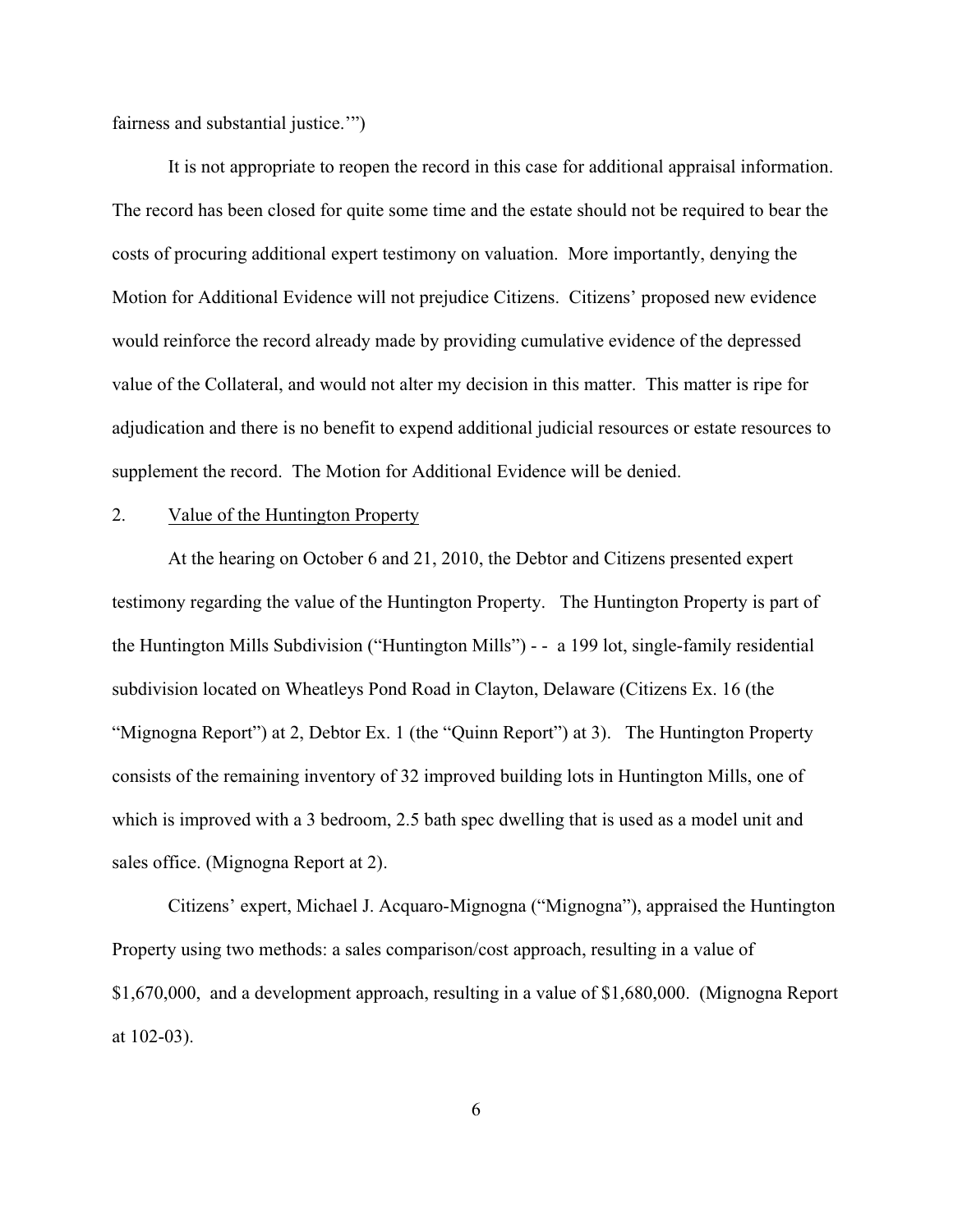The Debtor's expert, Vincent Quinn, also utilized a sales comparison approach and a developmental approach to value the Huntington Property.<sup> $4$ </sup> Under the sales comparison approach, Quinn valued the Huntington Property at \$2,080,000, and under the developmental approach, Quinn valued the property at \$2,400,000. (Quinn Report at 59, 66).

#### (a) The Sales Comparison Approach

Mignogna utilized a combined sales comparison/cost approach to value both the vacant lots and the model home. (Tr. 10/6 at 148:14 - 149:1). To value the lots, Mignogna looked to the sale prices received at five comparable developments selling approved, improved lots, and the list price for lots being sold at two comparable developments.<sup>5</sup> (*Id.* at 149:2 - 152:24). Mignogna testified that he included the list prices for these two developments in his analysis since the list price demonstrated a ceiling price and it was unlikely the ultimate sale price would be higher.

Handler Corporation

Benchmark Builders Stonewood Builders

Ryan Homes

Builder Ryan Homes Puite Homes **Bestfield Homes** LC Homes

| Development         |  |
|---------------------|--|
| Hickory Hollow      |  |
| Wicksfield          |  |
| Willowwood          |  |
| Willowwood          |  |
| Willowwood          |  |
| Willowwood          |  |
| Providence Crossing |  |
| Providence Crossing |  |

(Mignogna Report at 23- 44).

<sup>&</sup>lt;sup>4</sup>Quinn described the Sales Comparison Approach as an approach that "renders an estimate of value based upon the competitive prices at which an equally desirable substitute property can be acquired in the open market." (Quinn Report at 47). The Developmental Approach "analyzes both the physical and financial aspects of the real estate by segregating the property into its economic components; land, labor, capital, and coordination. In doing so, a real estate developer can determine the contribution of each agent of production in the asset. Conversely, a developer can determine how much to pay for each component." (*Id.*).

 $5$ Mignogna identified eight competitive residential subdivision developments in Kent County that were generally similar to the Huntington Property in terms of location, access to employment and area amenities, as follows: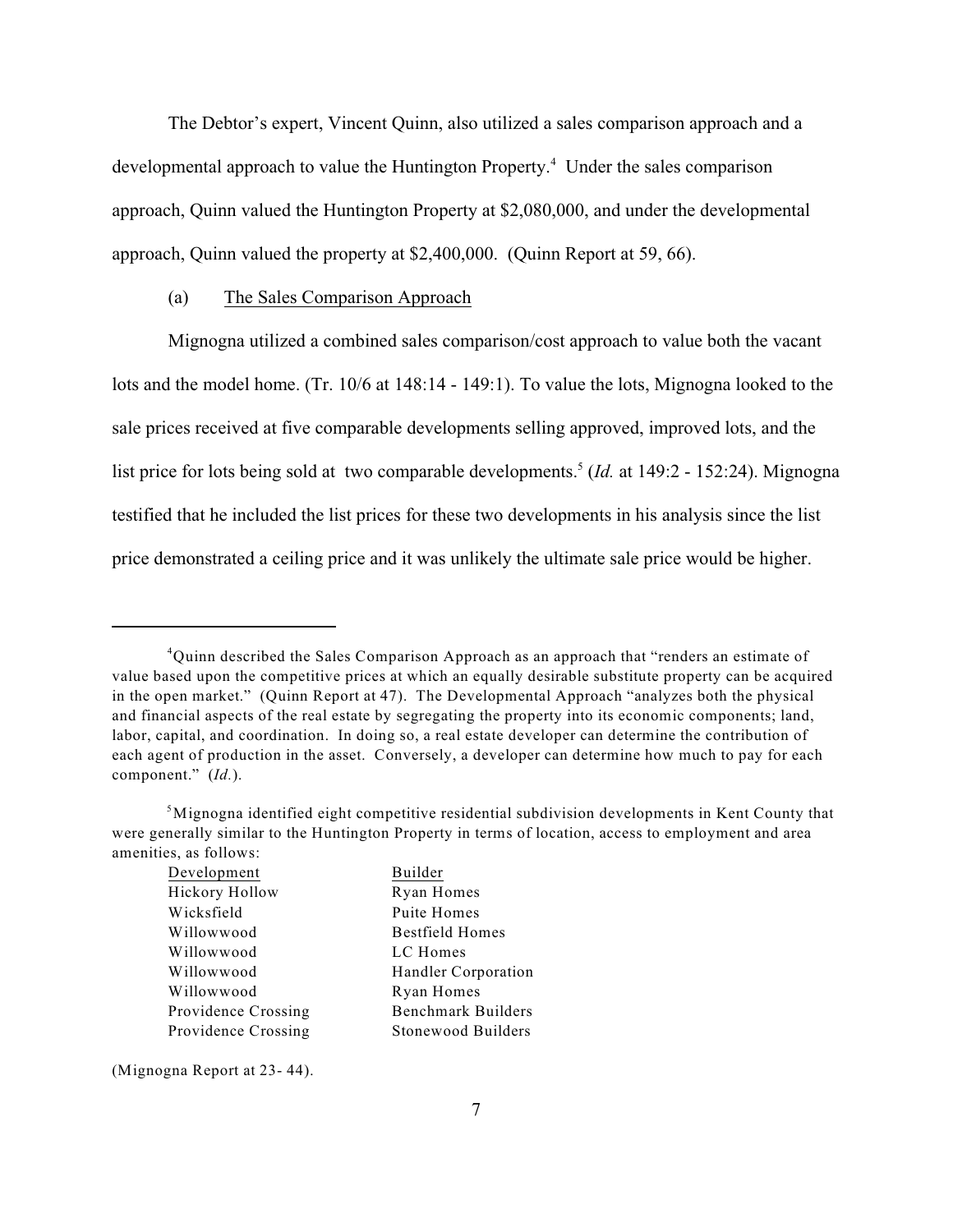(*Id.* at 152:13 -152:24). He analyzed the comparables in relation to the Huntington Property and price adjustments were made based on a number of factors, such as location, lot size, site infrastructure, and other factors. (*Id.* at 152:25 - 153:20; Mignogna Report at 85). Further, he considered the sale of multiple lots to be a superior comparable than the sale of individual lots because the Huntington Property had 32 lots to sell. (*Id.*) As a result of the sales comparison analysis, Mignogna determined a price of \$50,000 per lot, which equates to a value of \$1.6 million in total, but after adjustments were made for remaining site costs, the result was a value of \$1,550,000.00 for the 32 lots under the sales comparison approach. (Tr. 10/6 at 154:6 - 154:12).

The value of the lots from the sales comparison approach was then brought into Mignogna's cost approach analysis, which added the value of the model home on one of the lots, resulting in a final valuation of \$1,670,000.00 (Tr. 10/6 at 155:3 - 155:24; Mignogna Report at 89-90).

Quinn prepared a sales comparison analysis for the Huntington Property by looking at sales of individual improved and approved lots in the surrounding area, and found four comparables. (Tr. 10/6 at 181:3 - 182:3, Quinn Report at 48-59). In accordance with the standard procedures used by appraisers, he made adjustments to the sale price based on differences in lot size, location, and market conditions compared to the Huntington Property. (Tr. 10/6 at 182:5 - 182:15). As a result, he concluded that the appropriate price was \$65,000 per lot, for a total value of \$2,080,000. (*Id.* at 181:9 - 181:12, Quinn Report at 59).

### (b) The Subdivision Development Analysis Approach

Mignogna also utilized a subdivision development analysis approach to value the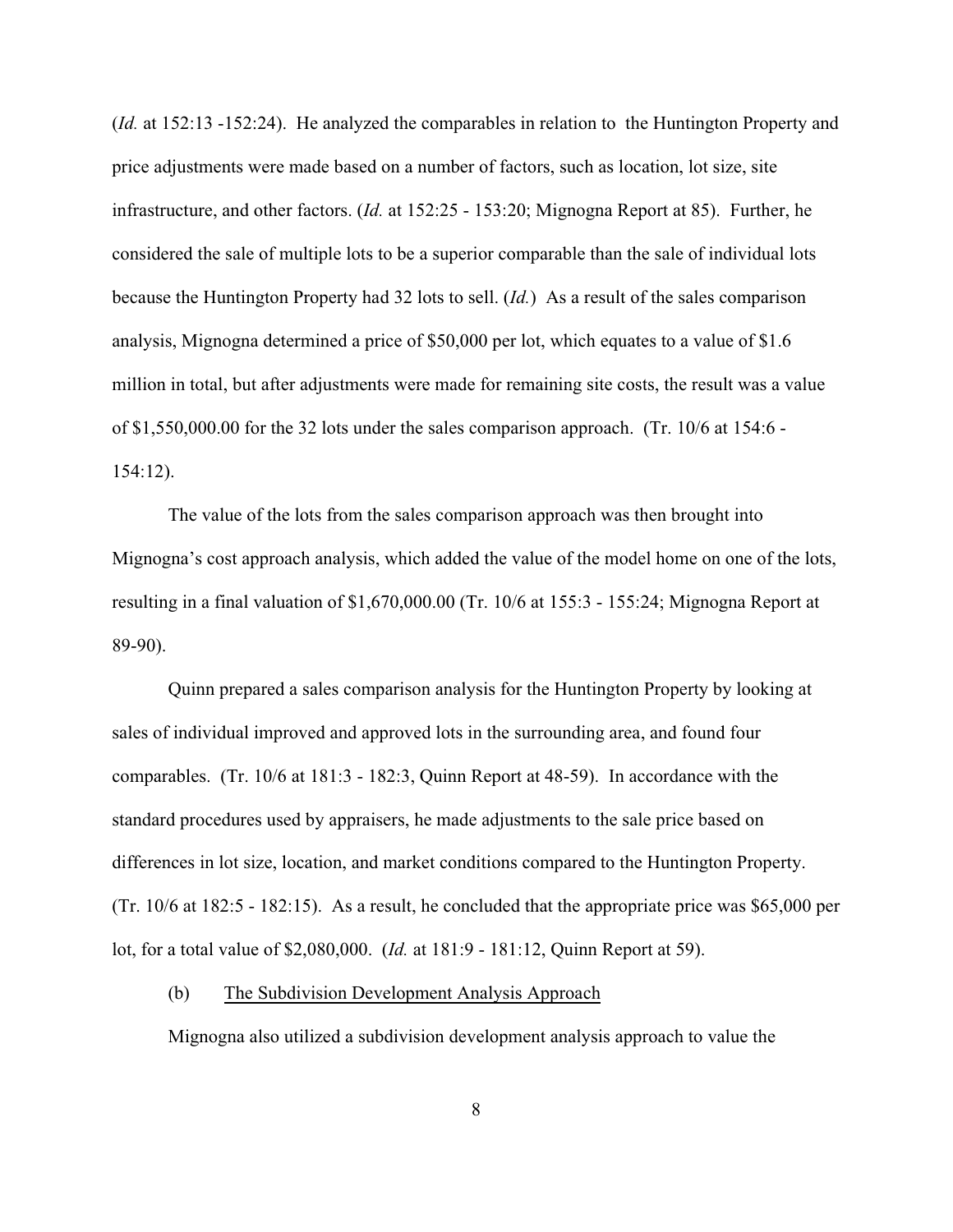Huntington Property, described in his report as follows:

Subdivision Development Analysis is a valuation approach that incorporates projected retail pricing of dwellings on the subject lots over the time period anticipated to sell out the development completely. Deductions are made for the carrying costs typically involved in selling out a residential development, and the resulting net income streams are discounted to a net present value using an appropriate discount rate.

(Mignogna Report at 92, Tr. 10/6 at 156:4 - 157:3). The Debtor's expert, Vincent Quinn, also performed a subdivision development analysis. (Quinn Report at 60 - 66). In preparing their cash flow analyses, both appraisers used a figure within \$50,000 of each other for the total cost to develop and sell completed units on the Huntington Property. (Tr. 10/6 at 168:21 - 169:17, 183:20 - 183:25). The appraisers also used the same figure of 10% for profit deduction and similar discount rates (Mignogna used 11% and Quinn used 12%). (*Id.* at 169:18 - 170:7, 184:1 - 184:12). The main differences between the two subdivision development analyses was (i) the price per house, and (ii) the absorption rate.

### (i) Average Sale Price Per House

Based on a market analysis of the best selling models at the competing developments, and blending that price with the price for the model house appraised in the sales comparison approach, Mignogna set the average sale price for completed houses at \$234,000. (Tr. 10/6 at 157:10 - 158:3). Considering current market conditions, he projected the sale price to remain constant for the first 18 months, modestly increasing the sale price every six months thereafter so the highest price at the end of the projected sales period is \$238,692.00. (Tr. 10/6 at 171:18 - 172:11, Mignogna Report at 101). The pricing did not include any increases for lot premiums, options or upgrades. (*Id.*)

Quinn set the average price per house for his cash flow analysis by looking at market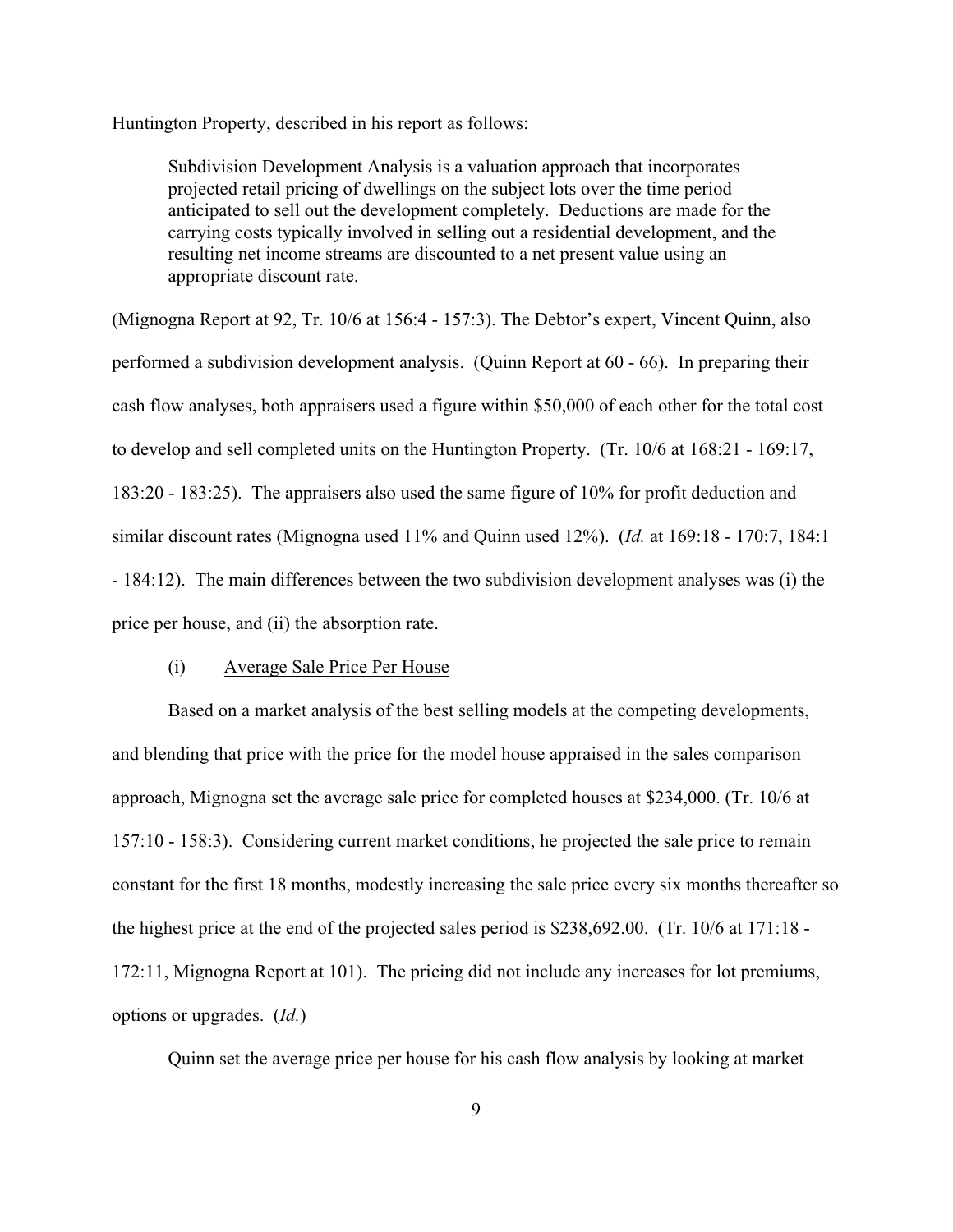conditions and the historical pricing at both Huntington Mills and the close-by Old Country Farm residential subdivision owned by All Land. (*Id.* at 185:11 - 186:2). He concluded that the base sale price for the average house to be \$254,543, but recognized that in the first year of sales the builder probably would have to provide a price reduction incentive to buyers, making the sale price \$241,143 for the first year. (*Id.* at 186:3 - 186:10, Quinn Report at 67). In the second year, projected prices increased to \$255,479, due to improvements in the market that caused a decrease in the price reduction incentive and additional revenue from lot premiums and upgrades. (Tr. 10/6 at 186:11 - 186:20, Quinn Report at 67). In the third year of sales, prices are projected to increase even more to \$288,044 as incentives are eliminated and options are added. (Tr. 10/6 at 195:8 - 195:13).

### (ii) Absorption Rate

Mignogna studied current and historical absorption rates in the marketplace in Kent County, Delaware and projected that the houses would be sold in three years, with an absorption rate of 0.67 sales per month in the first year, 1.0 sales per month in the second year, and 1.5 sales per month in the third year. (Tr. 10/6 at 159:7 - 160:6, Mignogna Report at 94). This absorption rate equates to 8 units selling in the first year, 12 units selling in the second year, and the final 12 units selling before the end of the third year. (Tr.10/6 at 172:12 - 173:16).

Quinn's appraisal projects that the units would sell more quickly, with 12 units being sold in the first year, 18 units sold in the second year, and the final 2 units selling early in the third year. (Tr. 106 at 187:3 - 187:8). Quinn's absorption rate was also prepared by analyzing market conditions based on the absorption rates at the nearby competitive residential subdivisions. (Tr. 187:15 - 189:3).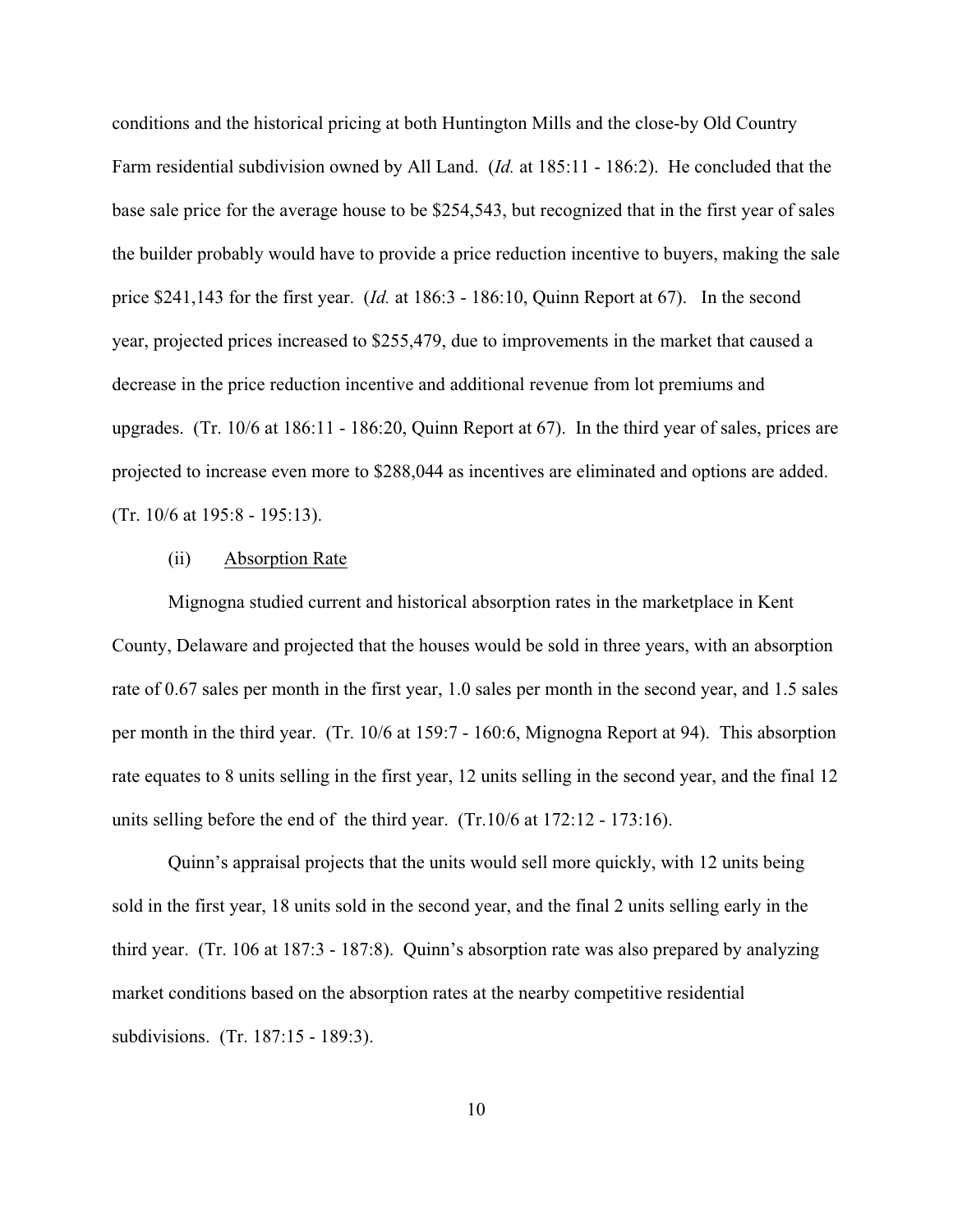### (c) Valuation Conclusions

After reconciling the sales comparison/cost approach and the subdivision development analysis approach, Mignogna's opined that the market value of the Huntington Property as of March 19, 2010 was \$1,680,000. (Mignogna Report at 102-03). After similarly reconciling the two approaches, Quinn opined that the market value of Huntington Property as of May 18, 2010 was \$2,200,000. (Quinn Report at 68).

After consideration of the competing appraisals of the Huntington Property, I conclude that the valuation prepared by Citizen's expert is more convincing and based on data that more accurately reflects relevant market conditions. The Mignogna sales comparison relies on more comparables from competitive subdivisions, including multiple lot sales, which is meaningful since the Huntington Property consists of 32 lots. The Quinn appraisal's sales comparison relies on only four comparables, none of which were based on a multiple lot sale.

Moreover, the final value figure in the Mignogna Report relies mostly on the subdivision development analysis, which yields a higher value than his sales comparison/cost approach. The parties agree that the main difference between the two appraisals' subdivision development analysis was due to the average sale price per house and the absorption rate. Mignogna's sale price per house starts at \$234,000 and rose to \$238,692 at the end of the projected sale period. Mignogna's price did not include increases for lot premiums or upgrades. . Mignogna testified that while the modest price increases appear conservative based on cash flows he prepared in previous years, he did not believe his approach was too conservative based on market conditions at the time of the appraisal. (Tr. 10/6 at 158:17 - 159:6).

On the other hand, Quinn's sale price per house started at \$241,143 in the first year and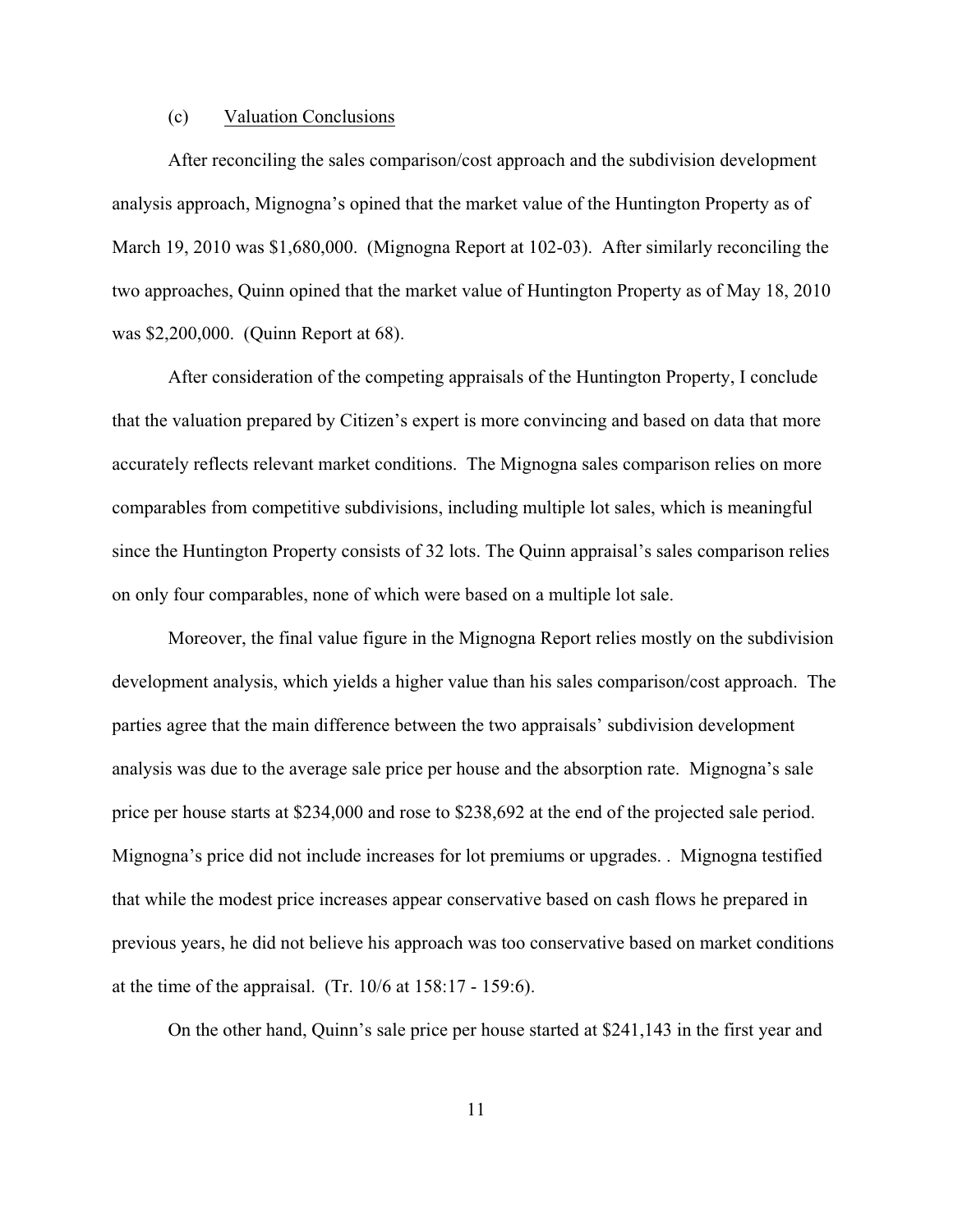rose to \$288,044 by the third year. The increase in sales prices reflects a 6% increase after the first year and a 12.75% increase after the second year, amounting to an increase of more than 19% between year one and year three. (Tr. 10/6 at 194:13 - 195:21). Quinn testified, however, that the increase in the base sale price was in line with the average increase of 3% per year; the higher percentage increase is caused by the reduction in incentives and the adding in of options and upgrades. (*Id.* at 198:20 - 199:15). Quinn noted that the price at the end of the sale period (\$288,044) is a little higher, but still consistent, with the sale price Huntington Mills received for homes prior to the current economic downturn. (*Id.* at 199:16 - 200:11).

I conclude that Quinn's projected increases in the sale price per house are too optimistic, while Mignogna's more conservative approach is more plausible for the relevant development period. I reach the same conclusion with respect to Mignogna's absorption rate.

Because the assumptions in Mignogna's Report are sound, I accept the Mignogna Report as more reliable and conclude that the value of the Huntington Property as of the appraisal dates in March 2010 was \$1,680,000.00.

### 3. Claim Objection

On January 28, 2011, Citizens filed a secured proof of claim in the amount of

\$3,411,525.16, comprised of the following:

| Principal                                                                              | \$1,955,000.00  |  |  |  |
|----------------------------------------------------------------------------------------|-----------------|--|--|--|
| Interest accrued as of 10/5/10                                                         | 93,863.83<br>\$ |  |  |  |
| Late charges as of $9/30/10$                                                           | 95,494.83<br>\$ |  |  |  |
| Attorney fees as of 9/30/10                                                            | 191,000.00      |  |  |  |
| Appraisal fees                                                                         | 24,000.00<br>\$ |  |  |  |
| Environmental assessment fees                                                          | 8,200.00<br>\$  |  |  |  |
| Face amount of outstanding                                                             |                 |  |  |  |
| letters of credit                                                                      | \$1,043,966.50  |  |  |  |
| Total                                                                                  | \$3,411,525.16  |  |  |  |
| The Debtor disputes the amount of the Citizens' claim and requests that it be reduced. |                 |  |  |  |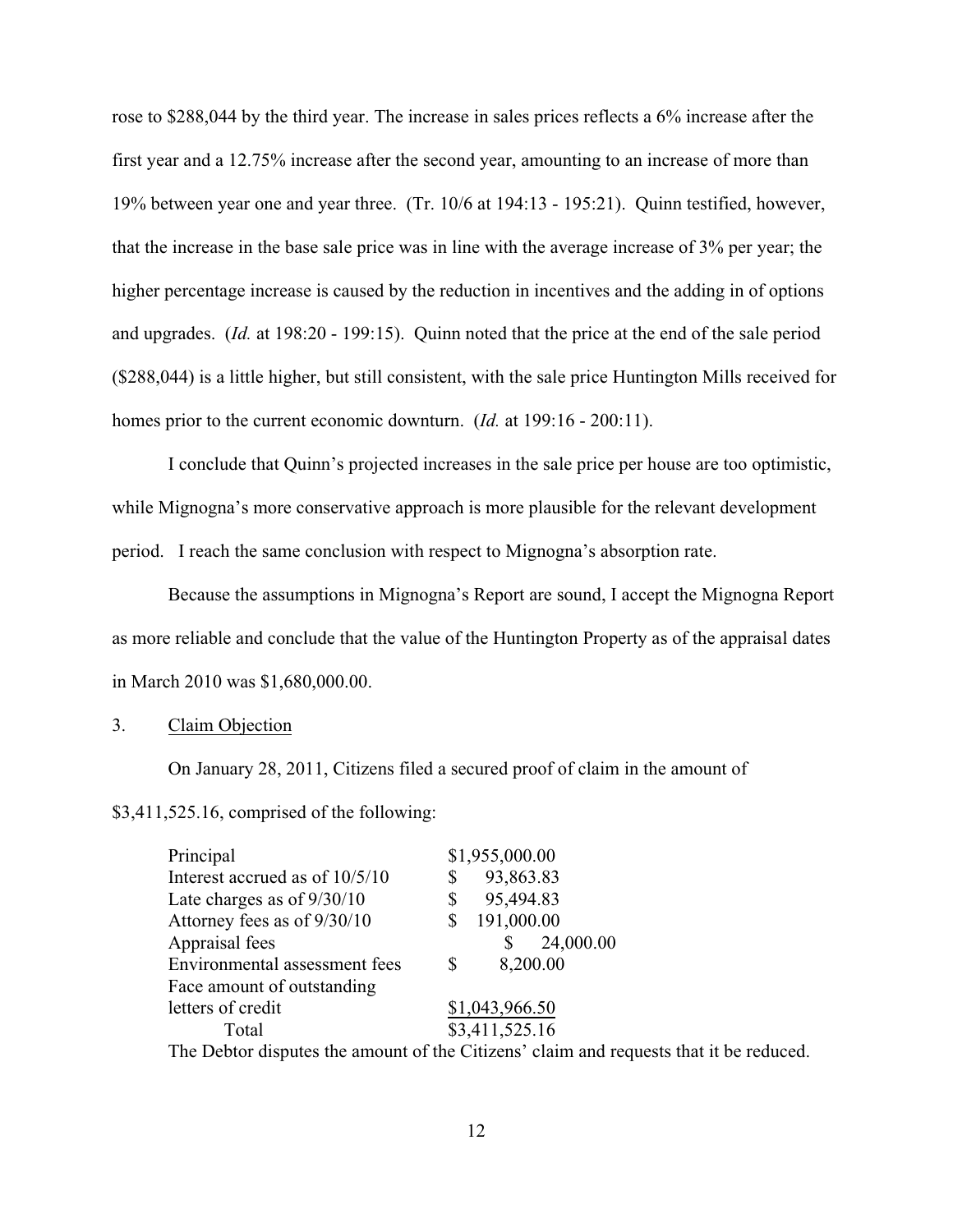The Debtor's obligation to Citizens stems from its guaranty of the indebtedness of All Land under the All Land Note in the original principal amount of \$4,850,000.<sup>6</sup> The Debtor argues that Citizens' claim will be satisfied in full upon receipt of its interest in the real property pledged by All Land as security for the All Land Note, known as the Old Country Farm Subdivision. For the reasons provided in a separate memorandum opinion issued in the All Land bankruptcy case on this date, I concluded that the value of the Old Country Farm Subdivision (\$6.5 million) is not sufficient to satisfy All Land's obligations to Citizens, including the obligations under the All Land Note. (*See In re All Land Inv., LLC*, Case No. 09-13790, slip op. (Bankr.D.Del. March 9, 2012)). Regardless, the terms of the Guaranty permit Citizens to enforce the Debtor's obligations without first seeking recovery from All Land.<sup>7</sup> Citizens claim will not be reduced based on the value of the All Land real estate.

The Debtors also argue that the principal amount of Citizens' claim should be reduced because the Confessed Judgment, dated June 23, 2009, entered in the Delaware Superior Court listed the principal amount as \$1,881,000. (Citizens Ex. 7). At the October 21, 2010 hearing, Marianne Herbst, Senior Vice President of Citizens, explained that the principal was understated in the Confessed Judgment based on an internal bookkeeping error, and that the unpaid principal under the Note was \$1,995,000. (Tr. 10/21 at 58:23 - 59:15).

 $6$ All Land is also indebted to Citizens for a separate land acquisition loan pursuant to a mortgage note in the original principal amount of \$11,925,000 (the "Land Acquisition Loan"). Huntington is not a guarantor of the Land Acquisition Loan.

 $7$ The Guaranty provides in pertinent part: "This Guaranty is a primary obligation of Guarantor and shall be a continuing inexhaustible Guaranty. Bank may require Guarantor to pay and perform its liabilities and obligations under this Guaranty and may proceed immediately against Guarantor without being required to bring any proceeding or take any action against Borrower, any other guarantor or any other person, entity or property prior thereto, the liability of Guarantor hereunder being joint and several, and independent of and separate from the liability of Borrower, any other guarantor or person, and the availability of other collateral security for the Mortgage Note (as defined below) and the other Loan Documents. (Citizens' Ex. 3, at 1).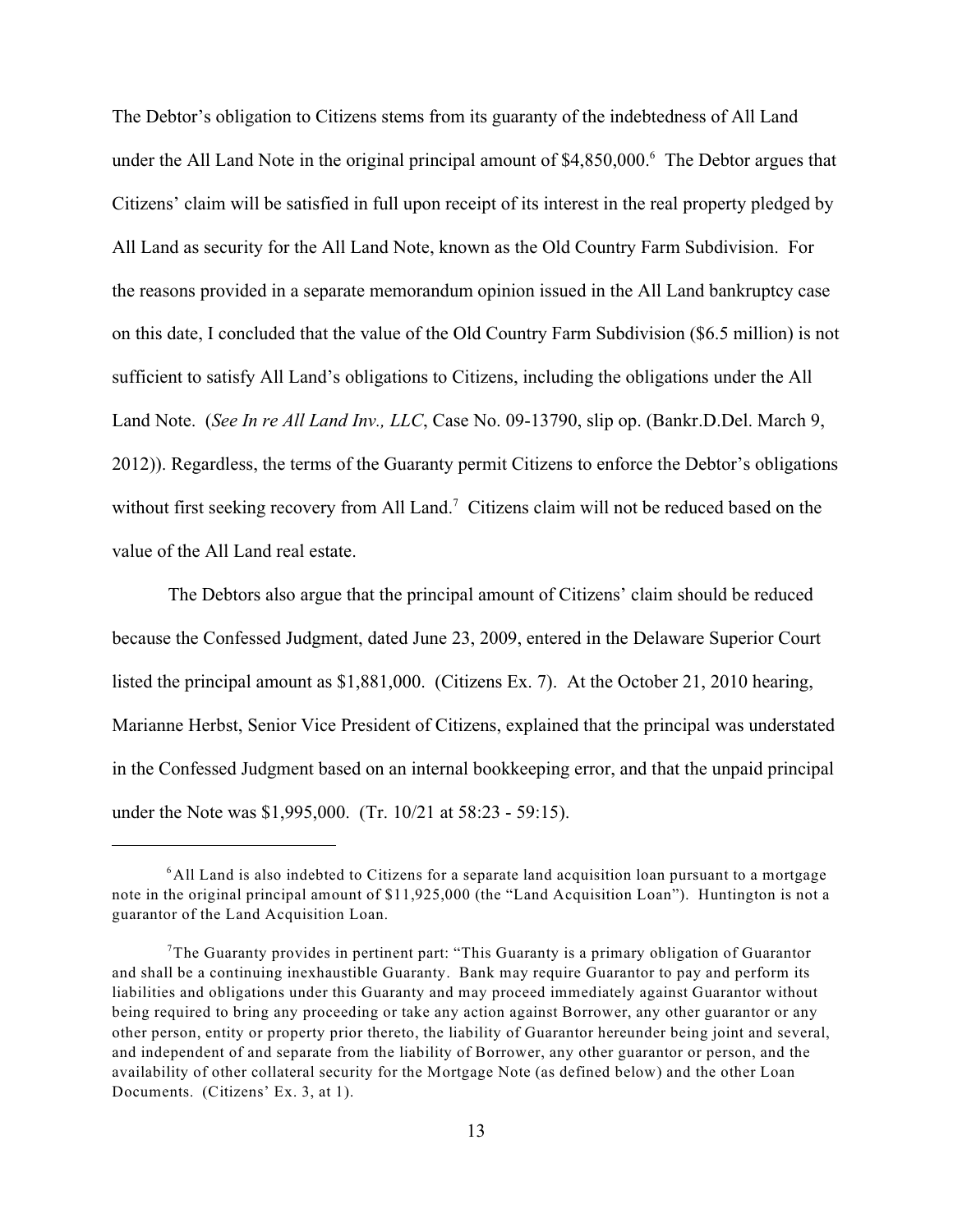The Debtors further argue that certain fees listed in Citizens' claim (such as attorney fees, appraisal fees and environmental assessments) were incurred in connection with the Land Acquisition Loan given by All Land to Citizens, which the Debtor has not guaranteed. The Debtor argues that Citizens has not provided documentation to establish whether the fees apply to the guaranteed All Land Note or the (not guaranteed) Land Acquisition Note. The Debtor contends that the fees should be pro-rated so that the Debtor is responsible only for 29% of those fees, since the guaranteed note is approximately 29% of the total principal on both notes. The Debtor also argues that the Letters of Credit should not be included in Citizens' claim amount because those letters were not drawn upon and are merely contingent claims until Citizens makes payment on those letters of credit.<sup>8</sup>

If I accept the Debtor's remaining arguments regarding proration of the fees and elimination of the letter of credit obligations, the reduced claim amount would be:

| Principal                          | \$1,995,000.00 |           |  |
|------------------------------------|----------------|-----------|--|
| Interest (as of the petition date) |                | 84,589.29 |  |
| Late charges                       | <sup>\$</sup>  | 0.00      |  |
| Attorney's fees as of 9/30/10      | <b>S</b>       | 55,390.00 |  |

 $8$ The Letters of Credit are described more specifically as Letter of Credit Number S906835 in the face amount of \$136,181.25; Letter of Credit Number S906836 in the face amount of \$136,181.25; and Letter of Credit Number S906837 in the face amount of \$771,604.00. The beneficiary on all three Letters of Credit is the State of Delaware, Department of Transportation ("DelDOT"). (Citizens Exs. 4, 5, and 6).

However, even if Citizens' claim amount was either increased or reduced by the face amount of the Letters of Credit, the adjusted claim amount would not change my decision.

At the February 14, 2012 hearing on the Motion for Additional Evidence, Citizens advised the Court that the Letters of Credit had expired without any draw by DelDOT. The parties agreed to submit a fact stipulation as a supplement to the record now before the Court reflecting the expiration of the Letters of Credit. However, in a telephone conference among the parties and the Court held on the record on March 7, 2012, Citizens advised that, subsequent to February 14, 2012, DelDOT attempted to draw on the Letters of Credit and, although Citizens' position is that the claim was made after the Letters of Credit expired, the possibility of litigation made it impossible for Citizens to stipulate that there are no obligations owing under the Letters of Credit.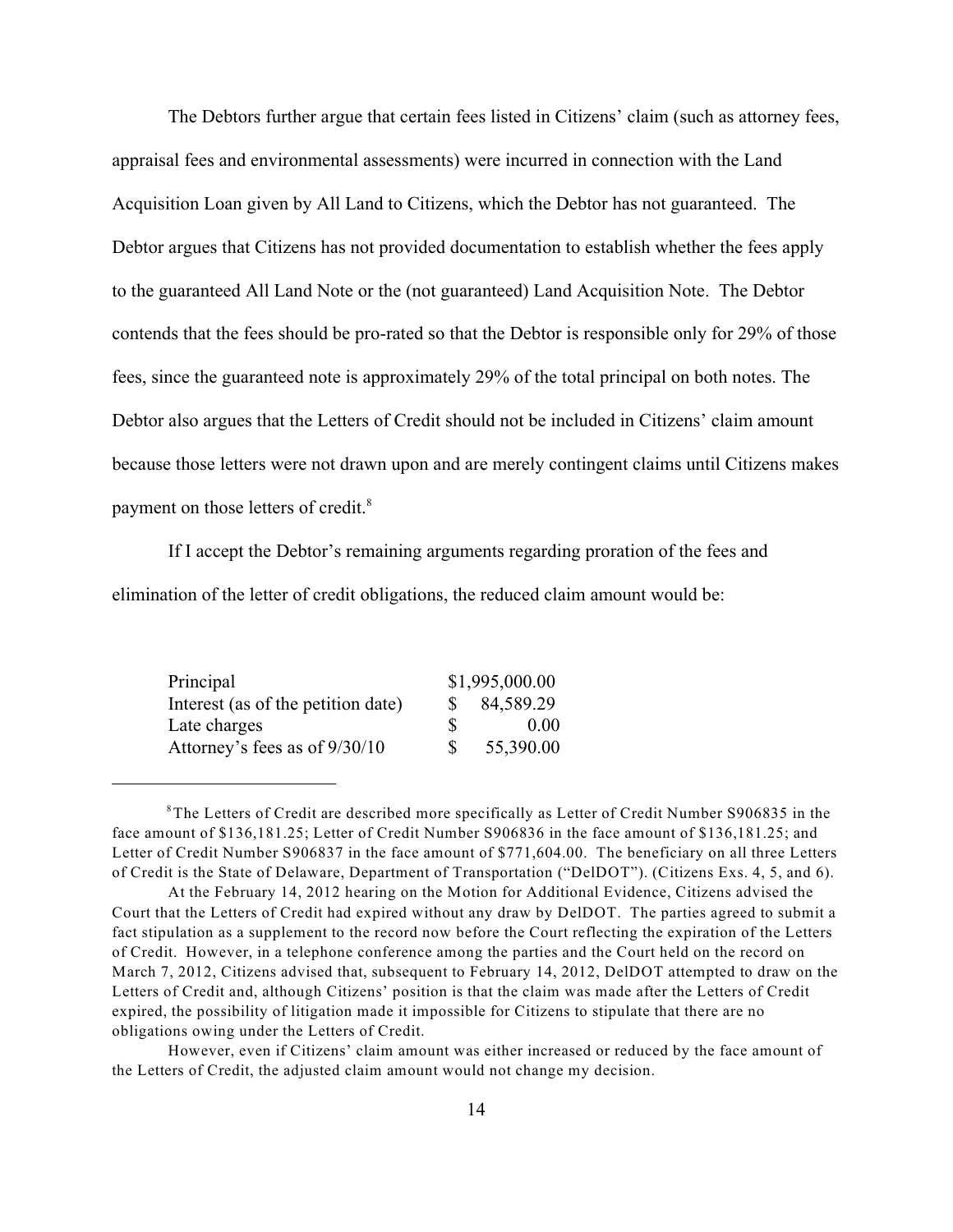| Appraisal fees                |   |                | 6,960.00 |  |
|-------------------------------|---|----------------|----------|--|
| Environmental assessment fees | S | 2,378.00       |          |  |
| Outstanding letters of credit |   |                | 0.00     |  |
| Total                         |   | \$2,144,317.29 |          |  |

This reduced amount is less than the value of the Huntington Property, which I have determined to be \$1,680,000.00. Assuming, without deciding, that the Debtor's remaining arguments in favor of reducing the claim are valid, the reduced amount is not sufficient to establish any equity in the Huntington Property. Therefore, I will dismiss the Claim Objection.

#### 4. Citizens' Motion for Dismissal or Relief from the Stay

Bankruptcy Code §1112(b)(1) provides, in pertinent part, that, on the request of a party in interest, a court shall convert or dismiss a chapter 11 case, whichever is in the best interests of creditors and the estate, for "cause." Section  $1112(b)(4)$  contains a non-exclusive list of what constitutes "cause," including substantial or continuing loss to or diminution of the estate and the absence of a reasonable likelihood of rehabilitation. 11 U.S.C.§1112(b)(4)(A). Citizens argues that the facts of this case clearly establish cause for dismissal.

Alternatively, Citizens seeks relief from the automatic stay pursuant to Bankruptcy Code  $§362(d)(1)$  and (2) to allow Citizens to exercise its remedies against its collateral.<sup>9</sup> Section  $362(d)(1)$  and (2) provide as follows:

- (d) On request of a party in interest and after notice and a hearing, the court shall grant relief from the stay provided under subsection (a) of this section, such as by terminating, annulling, modifying, or conditioning such stay--
	- (1) for cause, including the lack of adequate protection of an interest in property of such party in interest;
	- (2) with respect to a stay of an act against property under subsection (a) of

 $9$ Although Huntington falls within the definition of a "single asset real estate" case as set forth in Bankruptcy Code §101(51B), Citizens did not seek relief under §362(d)(3). The Citizens' Motion was filed before expiration of the time to file a plan under  $\S 362(d)(3)$ .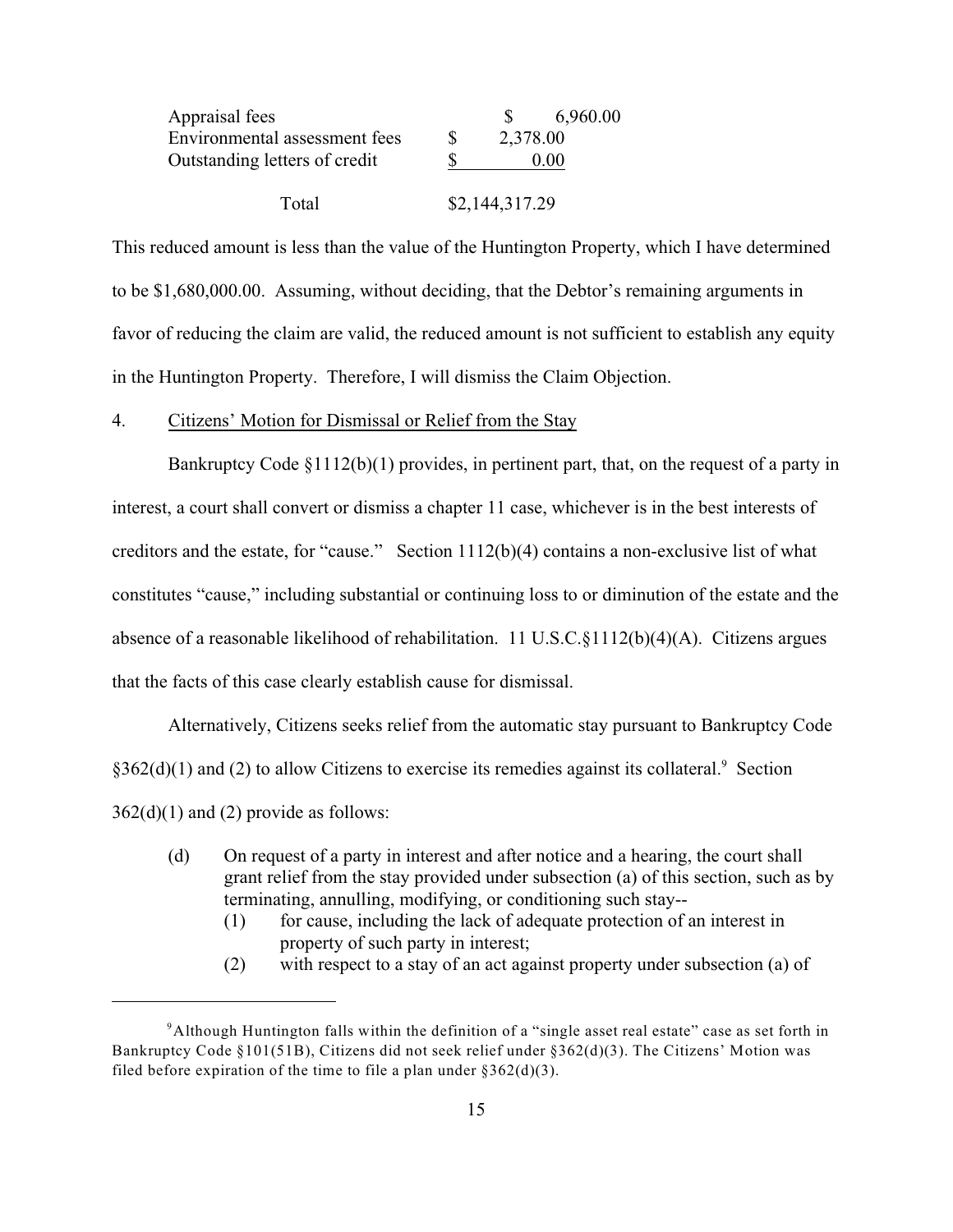this section, if--

(A) the debtor does not have an equity in such property; and

(B) such property is not necessary to an effective reorganization;

11 U.S.C. §362(d). Citizens argues that it lacks adequate protection of its interest in the Huntington Property because there is no equity and the Debtor has not made any payments on the debt. Citizens also argues that the Huntington Property is not necessary for an effective reorganization since the Debtor is not a going concern, has no income or cash, and cannot propose a confirmable chapter 11 plan.

For the reasons set forth above, I have determined that the Huntington Property's value is \$1,680,000 and the amount of Citizens' secured claim is no less than \$2,144,317.29. Because there is no equity in the Huntington Property and the Debtors have no other appreciable assets, the Debtors have no ability to present this Court with a plan for an effective reorganization. Based upon the record before me, I conclude that Citizens has met its burden of proof under  $\S362(g)(1)$  and the Debtor has failed to meet its burden of proof under  $\S362(g)(2)$ . Citizens is entitled to relief from the automatic stay pursuant to  $\S 362(d)(1)$  and  $\S 362(d)(2)$ . Accordingly, Citizens' Motion will be granted to allow Citizens relief from the automatic stay of §362.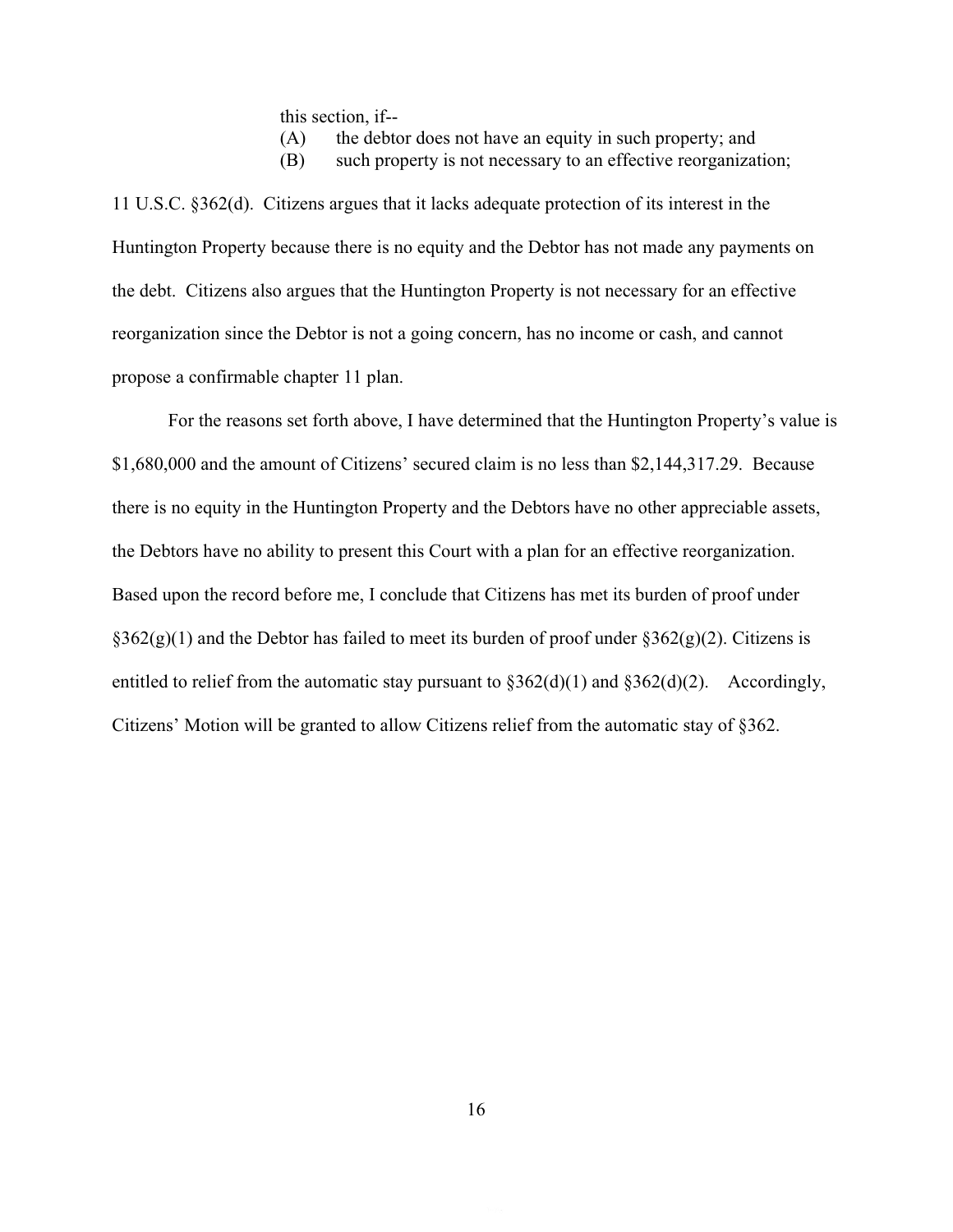# **CONCLUSION**

For the reasons set forth herein, the Motion for Additional Evidence will be denied, the Claim Objection will be dismissed, and Citizens' Motion will be granted to allow Citizens relief from the automatic stay.

An appropriate order follows.

BY THE COURT:

l  $\overline{\mathcal{A}}$  $\lambda$ KEVIN J. CAREY UNITED STATES BANKRUPTCY JUDGE

Dated: March 9, 2012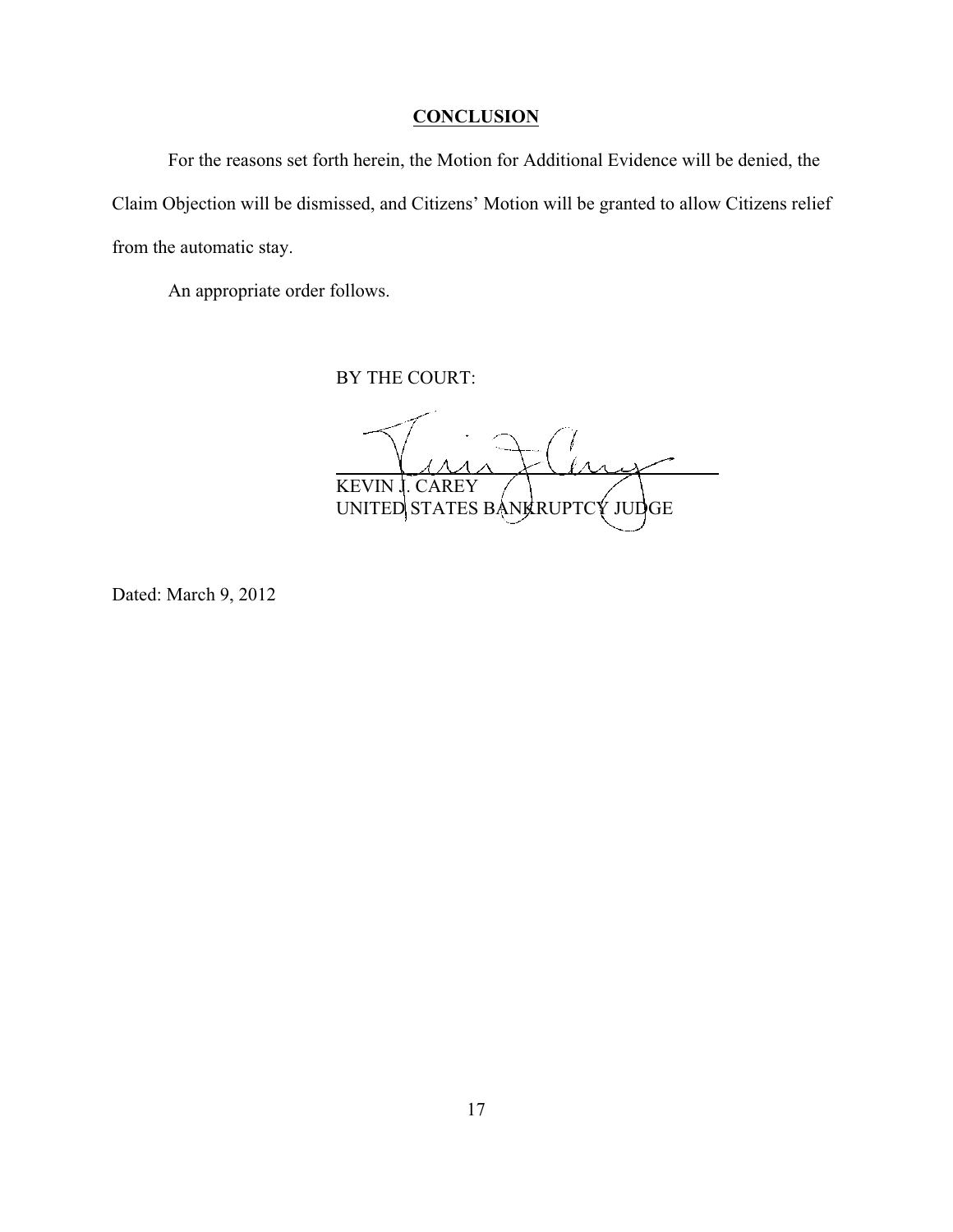# **UNITED STATES BANKRUPTCY COURT FOR THE DISTRICT OF DELAWARE**

l

l

In re : CHAPTER 11

**HUNTINGTON DEVELOPMENT, LLC**,:

Case No. 10-12461 (KJC) Debtor : (Re: D.I. 13, 93, 132).

# **ORDER GRANTING RELIEF FROM THE AUTOMATIC STAY, AND DISPOSITION OF RELATED MOTIONS**

AND NOW, this  $9<sup>th</sup>$  day of March, 2012, upon consideration of the following:

:

- (a) Motion of RBS Citizens, N.A. to Dismiss the Bankruptcy Case for Cause Pursuant to Section 1112 of the Bankruptcy Code or, in the Alternative, for Relief from the Automatic Stay Pursuant to Section 362(d) of the Bankruptcy Code ("Citizens' Motion") (D.I. 13)
- (b) Debtor and Debtor-In-Possession's Objection (Substantive) to Claim 1 Filed by RBS Citizens, N.A. (D.I. 93), and
- (c) Motion of RBS Citizens, N.A. to Allow the Admission of Additional Evidence with Respect to the Motion of RBS Citizens to Dismiss the Bankruptcy Case for Cause or, in the Alternative, for Relief from the Automatic Stay (the "Motion for Additional Evidence") (D.I. 132),

and the objections and responses filed thereto, and after hearings held on October 6, 2010,

October 21, 2010, and February 7, 2012, and for the reasons set forth in the foregoing

Memorandum, it is hereby **ORDERED** that:

(1) Citizens' Motion is **GRANTED**, in part, to allow RBS Citizens, N.A.

("Citizens") relief from the automatic stay of §362,

- (2) the Claim Objection is **DISMISSED,** and
- (3) the Motion for Additional Evidence is **DENIED**,